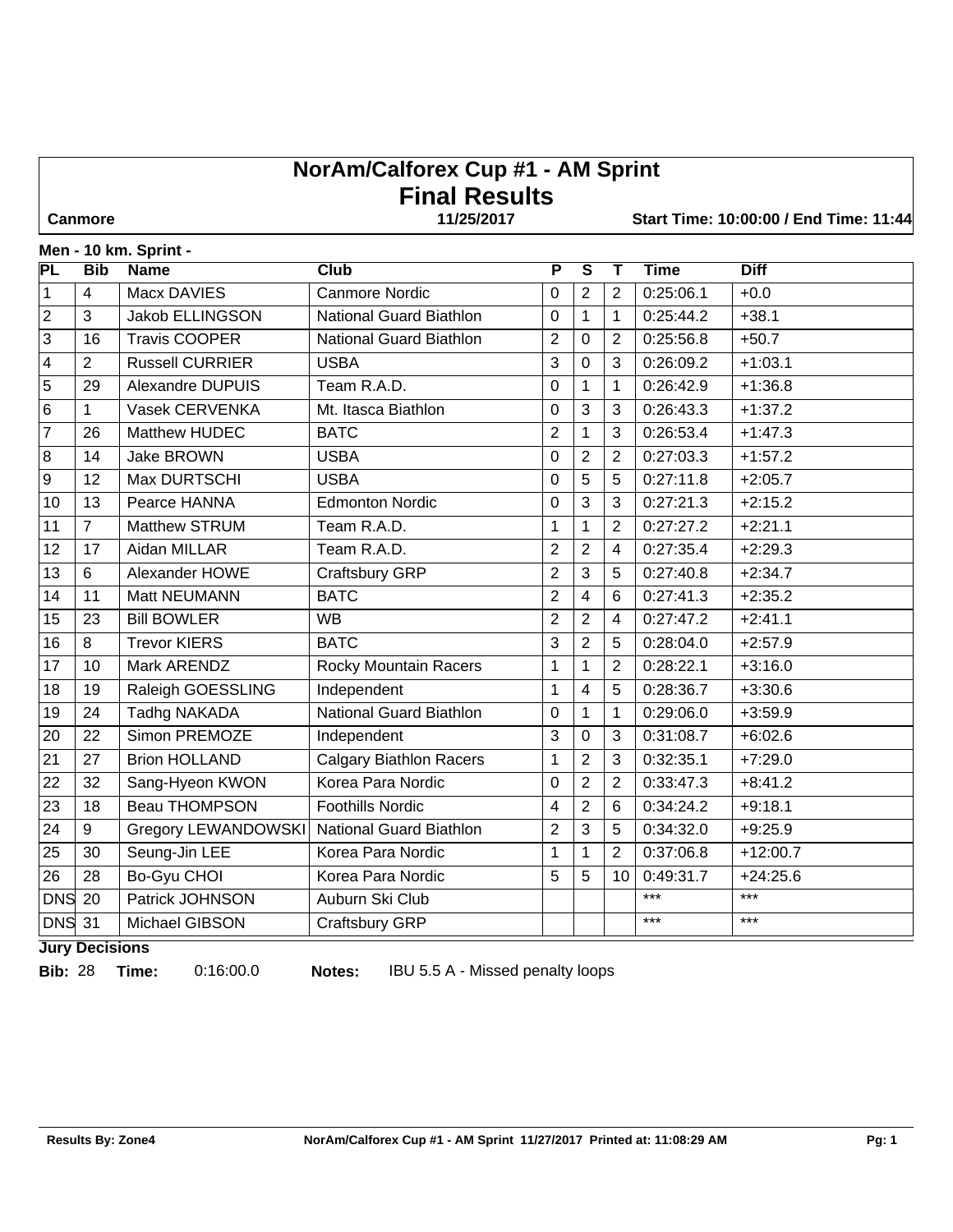#### **Junior Men - 10 km. Sprint -**

| PL              | <b>Bib</b> | <b>Name</b>             | Club                           | P              | S              |                | Time      | <b>Diff</b> |
|-----------------|------------|-------------------------|--------------------------------|----------------|----------------|----------------|-----------|-------------|
| 1               | 40         | Adam RUNNALLS           | <b>Calgary Biathlon Racers</b> |                |                | 2              | 0:26:40.1 | $+0.0$      |
| $ 2\rangle$     | 35         | <b>Teo SANCHEZ</b>      | <b>BATC</b>                    | 0              | 0              | $\Omega$       | 0:27:29.5 | $+49.4$     |
| 3               | 42         | Peter CARROLL           | Auburn Ski Club                | 1              | 2              | 3              | 0:28:16.0 | $+1:35.9$   |
| 4               | 33         | Lucas BOUDREAU          | <b>Biathlon PEI</b>            | 1              |                | $\overline{2}$ | 0:28:44.4 | $+2:04.3$   |
| $\overline{4}$  | 45         | Sergey BOCHKARNIKOV     | <b>Calgary Biathlon Racers</b> | $\overline{2}$ | 0              | $\overline{2}$ | 0:28:44.4 | $+2:04.3$   |
| l 6             | 36         | André BOUDREAU          | <b>Biathlon PEI</b>            | 0              | $\overline{2}$ | 2              | 0:29:13.4 | $+2:33.3$   |
| $\overline{7}$  | 34         | Chad BERLING            | <b>Calgary Biathlon Racers</b> | 1              | $\overline{2}$ | 3              | 0:29:53.9 | $+3:13.8$   |
| 8               | 39         | Thomas STUSHNOFF        | Rocky Mountain Racers          | $\Omega$       |                | 1              | 0:30:01.3 | $+3:21.2$   |
| l 9             | 38         | Cody JOHNSON            | <b>National Guard Biathlon</b> | 0              |                | 1              | 0:30:31.2 | $+3:51.1$   |
| 10 <sup>1</sup> | 37         | Kieran GOLDHAWK         | <b>Calgary Biathlon Racers</b> | 0              |                | 1              | 0:31:05.1 | $+4:25.0$   |
| 11              | 46         | Wynn LINKLATER          | <b>Edmonton Nordic</b>         | 0              | $\overline{2}$ | $\overline{2}$ | 0:33:45.5 | $+7:05.4$   |
| 12 <sub>2</sub> | 44         | Nathan KUNTZ            | Biathlon Saskatchewan          | 1              | 3              | $\overline{4}$ | 0:34:27.8 | $+7:47.7$   |
| 13              | 43         | <b>Curtis MACDONELL</b> | Rocky Mountain Racers          | $\overline{2}$ | 4              | 6              | 0:37:07.0 | $+10:26.9$  |
| 14              | 41         | <b>Jesse EHMAN</b>      | Biathlon Saskatchewan          | 1              | 4              | 5              | 0:40:43.3 | $+14:03.2$  |

## **Youth Men - 7.5 km. Sprint -**

| PL              | <b>Bib</b> | <b>Name</b>             | $\overline{\text{Club}}$       | $\overline{\mathsf{P}}$ | $\overline{\mathsf{s}}$ | т              | <b>Time</b> | <b>Diff</b> |
|-----------------|------------|-------------------------|--------------------------------|-------------------------|-------------------------|----------------|-------------|-------------|
| $\vert$ 1       | 63         | Leo GRANDBOIS           | <b>Biathlon Estrie</b>         | 0                       |                         | 1              | 0:20:26.7   | $+0.0$      |
| $\sqrt{2}$      | 49         | Rory GILLILAND          | <b>Foothills Nordic</b>        | 0                       |                         | $\mathbf 1$    | 0:21:48.4   | $+1:21.7$   |
| $\overline{3}$  | 61         | Logan PLETZ             | <b>Biathlon Saskatchewan</b>   | 0                       |                         | $\mathbf 1$    | 0:21:59.5   | $+1:32.8$   |
| $\vert$ 4       | 48         | Thomas HULSMAN          | <b>BATC</b>                    | 2                       |                         | 3              | 0:22:13.5   | $+1:46.8$   |
| $\overline{5}$  | 59         | <b>Jake DRAPER</b>      | <b>Biathlon Yukon</b>          | 1                       |                         | $\overline{2}$ | 0:23:12.3   | $+2:45.6$   |
| $\overline{6}$  | 64         | Lucas SMITH             | <b>Red River Nordic</b>        | 0                       | 4                       | 4              | 0:23:28.4   | $+3:01.7$   |
| 7               | 60         | <b>Christian PAZDAN</b> | <b>Calgary Biathlon Racers</b> | $\overline{2}$          |                         | 3              | 0:23:45.3   | $+3:18.6$   |
| $\overline{8}$  | 62         | Michael PULLISHY        | <b>Foothills Nordic</b>        | 1                       | 3                       | 4              | 0:23:55.8   | $+3:29.1$   |
| $\overline{9}$  | 67         | <b>Eli NIELSEN</b>      | Methow Valley Nordic           | 1                       | 3                       | 4              | 0:23:59.8   | $+3:33.1$   |
| 10              | 50         | Haldan BORGLUM          | <b>Foothills Nordic</b>        | $\overline{2}$          | 3                       | 5              | 0:24:07.8   | $+3:41.1$   |
| 11              | 71         | Reid LOVSTROM           | <b>Foothills Nordic</b>        | 5                       |                         | 6              | 0:24:18.1   | $+3:51.4$   |
| 12              | 54         | Jordan RUSSELL          | <b>Biathlon Estrie</b>         | 1                       | $\overline{2}$          | 3              | 0:24:34.7   | $+4:08.0$   |
| 13              | 69         | Nikolas BURKHART        | Auburn Ski Club                | 4                       | 3                       | $\overline{7}$ | 0:25:28.0   | $+5:01.3$   |
| 14              | 55         | Aron BARGEN             | <b>Biathlon Saskatchewan</b>   | 1                       | $\overline{4}$          | 5              | 0:25:33.8   | $+5:07.1$   |
| 15              | 52         | Etienne BORDES          | Auburn Ski Club                | $\overline{2}$          |                         | 3              | 0:25:43.8   | $+5:17.1$   |
| 16              | 65         | Michio GREEN            | Camrose Vikings                | $\overline{\mathbf{4}}$ |                         | 5              | 0:25:52.5   | $+5:25.8$   |
| 17              | 58         | Steffen CUNEO           | Auburn Ski Club                | 1                       | 3                       | $\overline{4}$ | 0:26:55.3   | $+6:28.6$   |
| 18              | 57         | lan MITCHELL            | <b>Camrose Vikings</b>         | 1                       | $\overline{2}$          | 3              | 0:26:57.1   | $+6:30.4$   |
| 19              | 70         | <b>Will NEUHAUS</b>     | Canmore Nordic                 | 3                       | 3                       | 6              | 0:27:08.0   | $+6:41.3$   |
| 20              | 47         | Devin SAUNDERS          | Camrose Vikings                | 3                       | $\overline{4}$          | $\overline{7}$ | 0:27:18.8   | $+6:52.1$   |
| $\overline{21}$ | 53         | <b>Garrett ROMANZIN</b> | <b>Calgary Biathlon Racers</b> | 4                       | $\overline{4}$          | 8              | 0:29:06.3   | $+8:39.6$   |
| 22              | 56         | Henry FORER             | <b>Edmonton Nordic</b>         | 3                       | $\overline{2}$          | 5              | 0:29:30.3   | $+9:03.6$   |
| 23              | 51         | Mathew VIIKERI          | Lake Superior Biathlon         | 1                       | $\overline{2}$          | 3              | 0:30:02.3   | $+9:35.6$   |
| 24              | 66         | Joshua WATSON           | Anchorage Biathlon Club        | 4                       | $\overline{2}$          | 6              | 0:30:28.7   | $+10:02.0$  |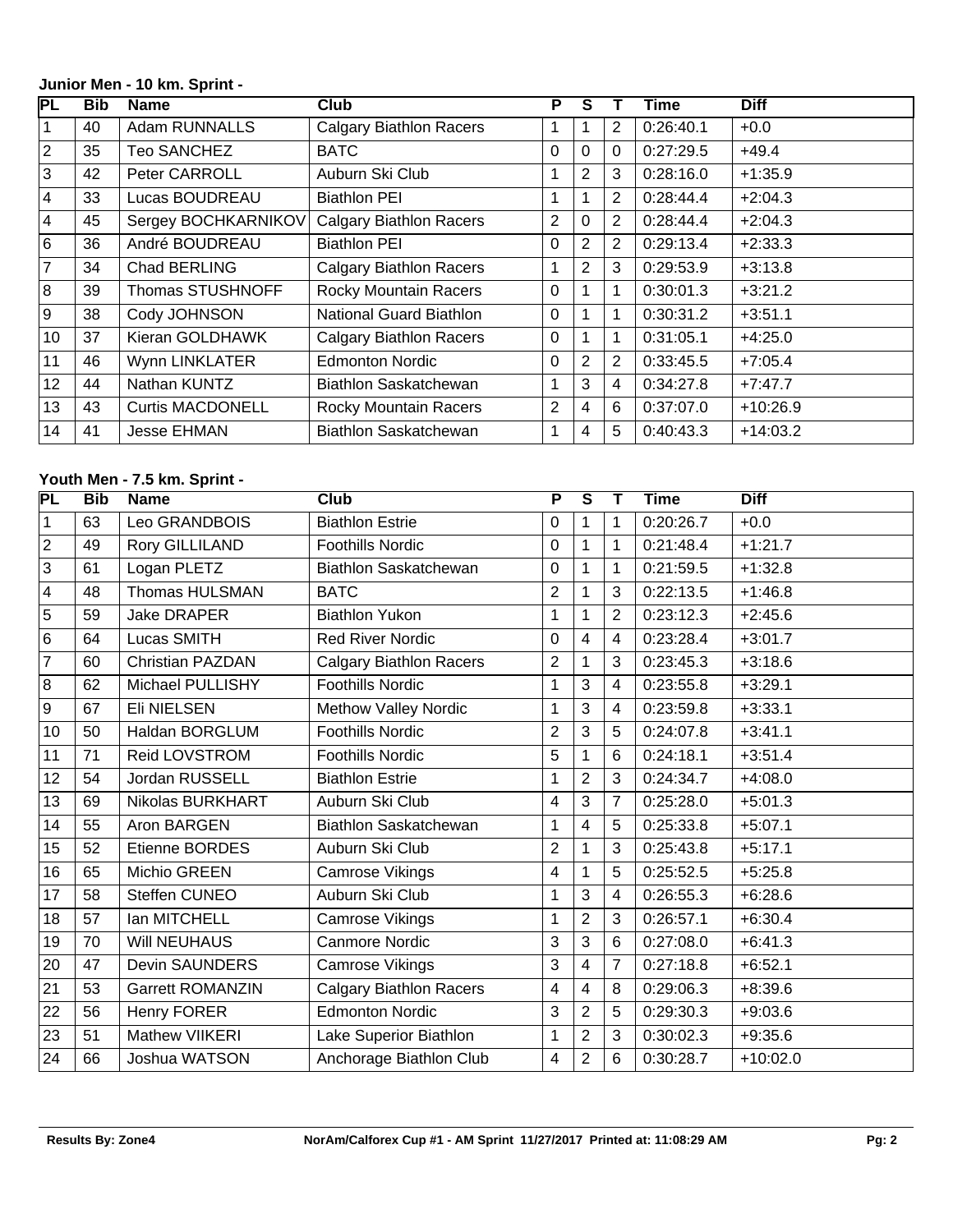#### **Youth Men Continued ... - 7.5 km. Sprint -**

| DΙ<br>--   | <b>Bib</b> | ame                       | $7$ lub<br>____          |  | ıme   | Diff |
|------------|------------|---------------------------|--------------------------|--|-------|------|
| <b>DNS</b> | 68         | $\sim$<br>THILL<br>∴oltor | thills<br>Nordic<br>ooth |  | $***$ | ***  |

### **Junior Women - 7.5 km. Sprint -**

| <b>Bib</b> | Name                 | Club                             | P              | S |                | Time      | <b>Diff</b> |
|------------|----------------------|----------------------------------|----------------|---|----------------|-----------|-------------|
| 78         | Nadia MOSER          | <b>BATC</b>                      | 2              |   | 3              | 0:24:17.2 | $+0.0$      |
| 76         | Shilo ROUSSEAU       | <b>Blind River Biathlon Club</b> | 2              |   | 3              | 0:26:10.7 | $+1:53.5$   |
| 79         | Zoe PEKOS            | Hardwood Ski and Bike            | 1              |   | $\overline{2}$ | 0:27:50.2 | $+3:33.0$   |
| 80         | Mackenzie TURNER     | <b>Rocky Mountain Racers</b>     |                |   | 2              | 0:28:37.8 | $+4:20.6$   |
| 77         | Tayla KOERBER        | <b>Camrose Vikings</b>           | 3              | 3 | 6              | 0:29:29.9 | $+5:12.7$   |
| 72         | Hanne STADNYK        | Biathlon Saskatchewan            | $\overline{4}$ |   | 5              | 0:30:53.5 | $+6:36.3$   |
| 73         | Vanessa GAGNÉ        | <b>Biathlon Estrie</b>           | $\Omega$       | 4 | $\overline{4}$ | 0:31:17.0 | $+6:59.8$   |
| 74         | Chloe BARGEN         | Biathlon Saskatchewan            | $\overline{2}$ | 2 | 4              | 0:31:37.9 | $+7:20.7$   |
|            | <b>Emily DICKSON</b> | <b>BATC</b>                      |                |   |                | $***$     | $***$       |
|            | <b>DNS 75</b>        |                                  |                |   | <del>.</del>   |           |             |

### **Jury Decisions**

**Bib:** 73 **Time:** 0:02:00.0 **Notes:** IBU 5.5 A - Missed Penalty Loops

## **Women - 7.5 km. Sprint -**

| PL             | <b>Bib</b> | <b>Name</b>             | Club                           | P              | S              |                | <b>Time</b> | <b>Diff</b> |
|----------------|------------|-------------------------|--------------------------------|----------------|----------------|----------------|-------------|-------------|
| 1              | 82         | Erin YUNGBLUT           | <b>Rocky Mountain Racers</b>   | 0              |                | 2              | 0:23:38.2   | $+0.0$      |
| $\overline{2}$ | 84         | Siena ELLINGSON         | <b>National Guard Biathlon</b> | 1              |                | $\overline{2}$ | 0:23:55.5   | $+17.3$     |
| l3             | 133        | Jennie BENDER           | <b>USBA</b>                    | 1              | 4              | 5              | 0:24:57.3   | $+1:19.1$   |
| <u> 4</u>      | 89         | Hallie GROSSMAN         | Craftsbury GRP                 | 1              | 3              | $\overline{4}$ | 0:25:09.6   | $+1:31.4$   |
| $\overline{5}$ | 92         | Deedra IRWIN            | <b>USBA</b>                    | $\overline{2}$ | $\overline{2}$ | $\overline{4}$ | 0:25:15.9   | $+1:37.7$   |
| l 6            | 83         | <b>Jessica PATERSON</b> | <b>Edmonton Nordic</b>         | 1              | 2              | 3              | 0:27:05.9   | $+3:27.7$   |
| $\overline{7}$ | 85         | Andrea MAYO             | Independent                    | 2              |                | 3              | 0:31:30.0   | $+7:51.8$   |
| 8              | 87         | <b>Ashley RUNNALLS</b>  | <b>Calgary Biathlon Racers</b> | 3              |                | 4              | 0:31:47.8   | $+8:09.6$   |
| l 9            | 90         | Jennifer PATERSON       | <b>Edmonton Nordic</b>         | 2              | $\overline{2}$ | $\overline{4}$ | 0:31:51.2   | $+8:13.0$   |
| 10             | 91         | Daniella BURKE          | <b>Camrose Vikings</b>         | 3              | 2              | 5              | 0:33:53.1   | $+10:14.9$  |
| 11             | 86         | Naomi HERNANDEZ         | Independent                    | 3              | $\overline{2}$ | 5              | 0:38:30.7   | $+14:52.5$  |
| <b>DNS</b> 81  |            | Maddie PHANEUF          | <b>USBA</b>                    |                |                |                | $***$       | $***$       |

#### **Youth Women - 6 km. Sprint -**

| <b>PL</b>   | <b>Bib</b> | <b>Name</b>           | Club                         | P            |   |   | Time      | <b>Diff</b> |
|-------------|------------|-----------------------|------------------------------|--------------|---|---|-----------|-------------|
|             | 96         | Jenna SHERRINGTON     | <b>Foothills Nordic</b>      | $\Omega$     |   | 0 | 0:19:48.4 | $+0.0$      |
| $ 2\rangle$ | 100        | Helen WILSON          | <b>USBA</b>                  |              | U |   | 0:20:33.6 | $+45.2$     |
| 3           | 102        | Erin BENNETT          | <b>Edmonton Nordic</b>       | 0            | 3 | 3 | 0:21:17.8 | $+1:29.4$   |
| 4           | 104        | Ariana WOODS          | <b>Bridger Biathlon Club</b> |              |   | 2 | 0:21:54.3 | $+2:05.9$   |
| 5           | 97         | Lexie MADIGAN         | Auburn Ski Club              |              | 5 | 6 | 0:22:20.1 | $+2:31.7$   |
| 6           | 115        | <b>Tatiana TILLEY</b> | <b>Rocky Mountain Racers</b> | $\mathbf{0}$ | 2 | 2 | 0:22:42.1 | $+2:53.7$   |
| 7           | 108        | Skye BLEAKLEY         | Altius                       | 2            |   | 4 | 0:22:53.8 | $+3:05.4$   |
| 8           | 110        | Frederique PERUSSE    | La Poursuite                 | 2            |   | 4 | 0:22:59.7 | $+3:11.3$   |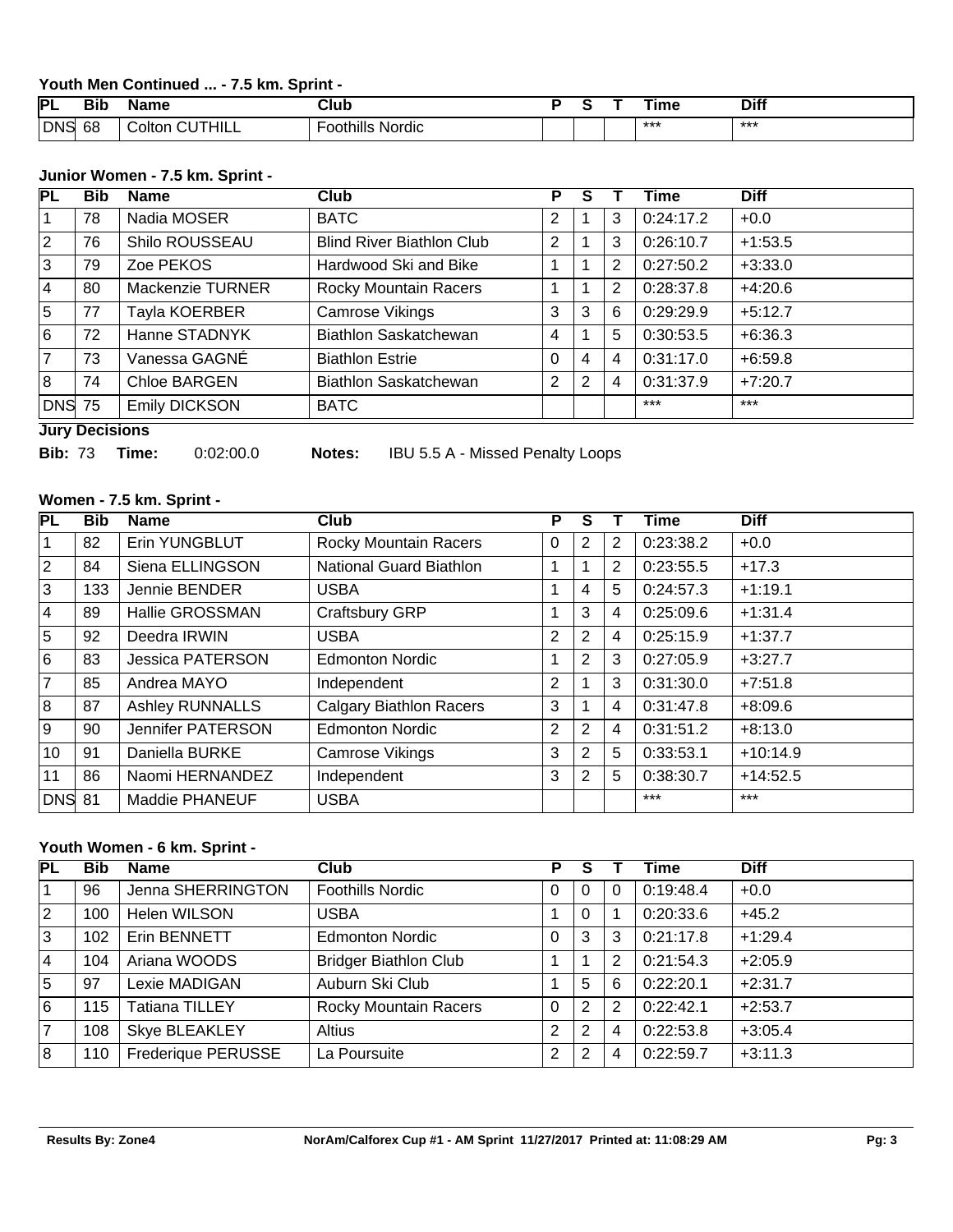## **PL Bib Name Club P S T Time Diff** 9 98 | Hannah SKELTON | Highlands Trailblazers | 2 3 5 0:23:03.1 +3:14.7 10 99 Calista BURKE Calgary Biathlon Racers 1 3 4 0:23:34.2 +3:45.8 103 Karly COYNE Canmore Nordic 5 2 7 0:23:37.7 +3:49.3 112 Fiona LINKLATER Edmonton Nordic 0 2 2 0:23:51.2 +4:02.8 114 Megan ORVIG Canmore Nordic 0 3 3 0:24:00.2 +4:11.8 107 Claire HOILETT Canmore Nordic 4 2 6 0:24:14.3 +4:25.9 15 | 111 | Kaylee DEAN Red River Nordic | 0 | 2 | 2 | 0:24:17.8 | +4:29.4 109 Sofia CZERNY Highlands Trailblazers 1 3 4 0:24:38.4 +4:50.0 17 | 93 | Piaper VEINOTTE | Chelsea Nordiq | 3 | 1 | 4 | 0:24:53.9 | +5:05.5 95 Anna SELLERS BATC 4 3 7 0:25:08.2 +5:19.8 19 105 Anne MIREJOVSKY Camrose Vikings 4 3 7 0:25:47.2 +5:58.8 20 | 113 | Samantha SWAN | Auburn Ski Club | 1 | 3 | 4 | 0:26:29.4 | +6:41.0 94 Élise SAUVÉ Foothills Nordic 5 3 8 0:27:08.2 +7:19.8 101 Natasia VARIEUR Highlands Trailblazers 0 2 2 0:30:13.9 +10:25.5 DNS 106 Camille SYBEN Auburn Ski Club **Auburn Ski Club** \*\*\* \*\*\* \*\*\*

#### **Youth Women Continued ... - 6 km. Sprint -**

#### **Senior Girls - 6 km. Sprint -**

| PL             | <b>Bib</b> | <b>Name</b>       | Club                           | P              | S              |   | Time      | <b>Diff</b> |
|----------------|------------|-------------------|--------------------------------|----------------|----------------|---|-----------|-------------|
| 1              | 125        | Annika KLOTZ      | Foothills Nordic               | $\Omega$       | $\Omega$       | 0 | 0:20:24.6 | $+0.0$      |
| $ 2\rangle$    | 120        | Ema CHLEPKOVA     | <b>Foothills Nordic</b>        | 2              |                | 3 | 0:22:50.2 | $+2:25.6$   |
| $\overline{3}$ | 124        | Louna DUPONT      | <b>Foothills Nordic</b>        | $\overline{2}$ | $\overline{2}$ | 4 | 0:24:00.1 | $+3:35.5$   |
| $\vert 4$      | 130        | Emma OSNESS       | <b>Foothills Nordic</b>        | $\overline{2}$ | 2              | 4 | 0:24:15.1 | $+3:50.5$   |
| $\overline{5}$ | 123        | Naomi WALCH       | <b>Foothills Nordic</b>        | 1              | 2              | 3 | 0:24:30.8 | $+4:06.2$   |
| 6              | 121        | Majken BERGSTROM  | <b>Highlands Trailblazers</b>  | $\overline{2}$ | 2              | 4 | 0:24:48.0 | $+4:23.4$   |
| $\overline{7}$ | 126        | Quinlan CZERNY    | <b>Highlands Trailblazers</b>  | 2              | 2              | 4 | 0:24:58.8 | $+4:34.2$   |
| 8              | 116        | Pauline GRANDBOIS | <b>Biathlon Estrie</b>         | 3              | 3              | 6 | 0:25:19.6 | $+4:55.0$   |
| l 9            | 129        | Sol BOBIER        | <b>Edmonton Nordic</b>         | 4              | 2              | 6 | 0:25:33.0 | $+5:08.4$   |
| 10             | 128        | Katya DITTRICH    | <b>Foothills Nordic</b>        | 3              | 2              | 5 | 0:25:42.8 | $+5:18.2$   |
| 11             | 118        | Anna FOLEY        | <b>Highlands Trailblazers</b>  | 1              | 3              | 4 | 0:26:00.1 | $+5:35.5$   |
| 12             | 119        | Abigail BROWN     | <b>Edmonton Nordic</b>         | $\overline{2}$ | 2              | 4 | 0:26:05.0 | $+5:40.4$   |
| 13             | 117        | Claire NGUYEN-CAO | <b>Foothills Nordic</b>        | 4              | 5              | 9 | 0:27:09.3 | $+6:44.7$   |
| 14             | 122        | Danika BURKE      | <b>Calgary Biathlon Racers</b> | $\overline{2}$ | 3              | 5 | 0:27:20.8 | $+6:56.2$   |
| 15             | 132        | Sage GILLILAND    | Foothills Nordic               | 2              | 3              | 5 | 0:29:59.4 | $+9:34.8$   |
| <b>DNS</b>     | 127        | Sarah BARGEN      | Biathlon Saskatchewan          |                |                |   | $***$     | $***$       |
| <b>DNS</b> 131 |            | Megan IRWIN       | <b>Foothills Nordic</b>        |                |                |   | $***$     | $***$       |